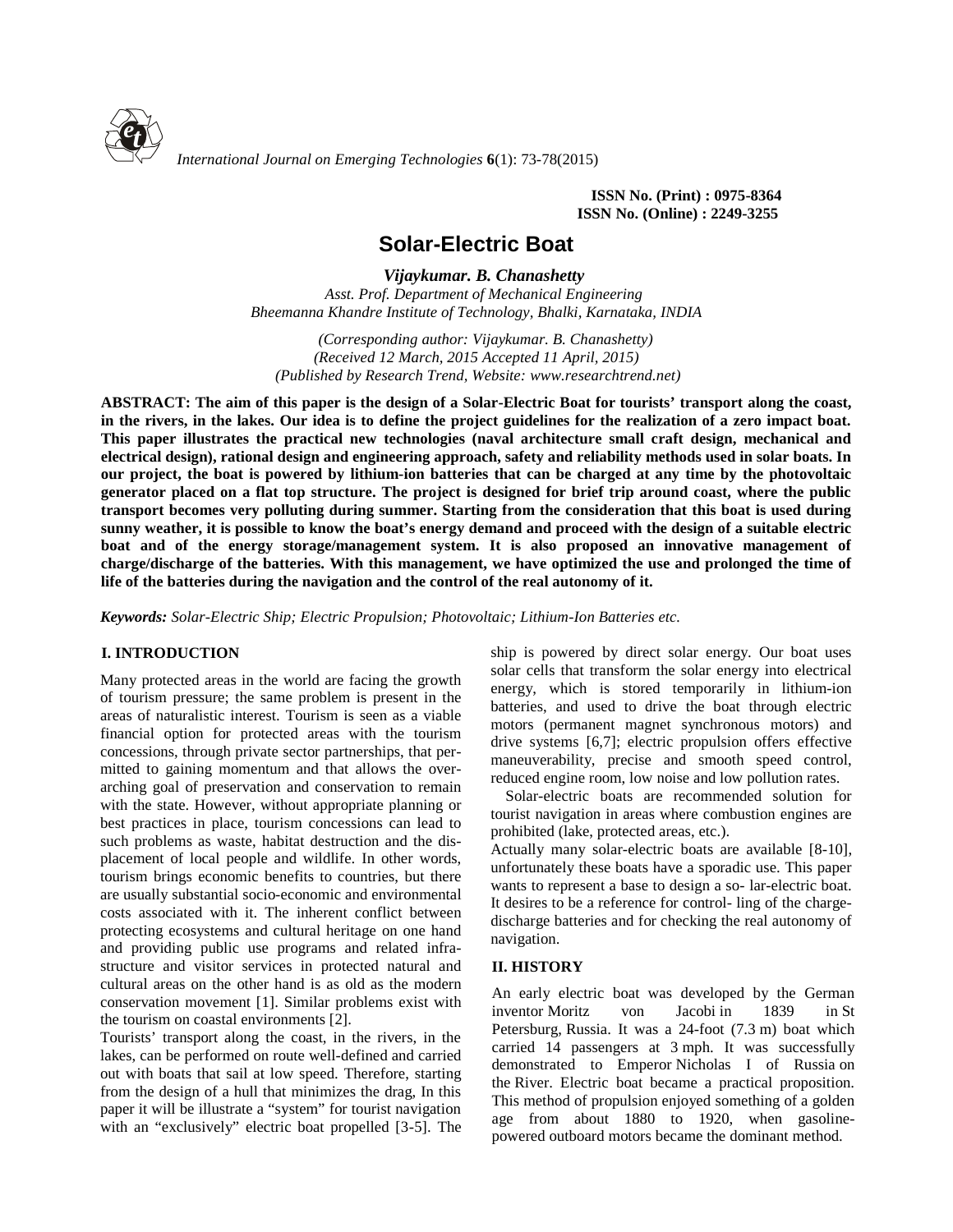Gustave Trouvé, French electrical engineer, patented a small electric motor in 1880. He initially suggested that the motor could power a set of paddle wheels to propel boats on the water, and later argued for the use of a propeller, instead.

An Austrian emigre to Britain, Anthony Reckenzaun, was instrumental in the development of the first practical electric boats. While working as an engineer for the Electrical Power Storage Company, he undertook much original and pioneering work on various forms of electric traction. In 1882 he designed the first significant electric launch driven by storage batteries, and named the boat Electricity. The boat had a steel hull and was over 7 metres long. The batteries and electric equipment were concealed from view underneath the seating area, increasing the passenger accommodation. The boats were used for leisure excursions up and down the River Thames and provided a very smooth, clean and quiet trip. The boat could run for six hours and operate at an average speed of 8 miles per hour.

Moritz Immisch established his company in 1882 in partnership with William Keppel, 7th Earl of Albemarle, specializing in the application of electric motors to transportation. The company employed Magnus Volk as a manager in the development of their electric launch department. After 12 months of experimental work starting in 1888 with a randan skiff, the firm commissioned the construction of hulls which they equipped with electrical apparatus. The world's first fleet of electric launches for hire, with a chain of electrical charging stations, was established along the River Thames in the 1880s. An 1893 pleasure map of the Thames shows 8 "charging stations for electric launches" between Kew (Strand-on-the-Green) and Reading (Caversham). The company built its headquarters on the island called Platt's Eyot.From 1889 until just before the First World War the boating season and regattas saw the silent electric boats plying their way up and downstream. Early electric launch on the River Thames, built by William Sergeant.

The company's electric launches were widely used by the rich as a conveyance along the river. Grand ships were constructed of teak or mahogany and furnished luxuriously, with stained glass windows, silk curtains and velvet cushions. William Sergeant was commissioned by Immisch's company to build the Mary Gordon in 1898 for Leeds City Council for use on the Round hay Park Lake - the boat still survives and is currently being restored. This 70 foot long luxury pleasure craft could carry up to 75 passengers in comfort. Launches were exported elsewhere - they were used in the Lake District and all over the world.

In the 1893 Chicago World Fair 55 launches developed from Anthony Reckenzaun's work carried more than a million passengers. Electric boats had an early period of popularity between around 1890 and 1920, before the emergence of the internal combustion engine drove them out of most applications.

Most of the electric boats of this era were small passenger boats on non-tidal waters at a time when the only power alternative was steam. An electric passenger launch on Lake Königssee in Germany. With the advent of the gasoline-powered outboard motor, the use of electric power on boats declined from the 1920s. However, in a few situations, the use of electric boats has persisted from the early 20th century to the present day. One of these is on the Konigssee lake, near Berchtesgaden in south eastern Germany. Here the lake is considered so environmentally sensitive that steam and motor boats have been prohibited since 1909. Instead the Bayerische Seenschifffahrt company and its predecessors have operated a fleet of electric launches to provide a public passenger service on the lake.

The first electrically powered submarines were built in the 1890s. Since then, electric power has been used almost exclusively for the powering of submarines underwater, although diesel was used for powering them on the surface until the development of diesel-electric transmission by the US Navy in 1928.

The use of combined fuel and electric propulsion has gradually been extended over the years to the extent that some modern liners such as the Queen Mary 2 use only electric motors, powered by diesel and gas turbine engines. The advantages include being able to run the fuel engines at an optimal speed at all times and being able to mount the electric motor in a pod which may be rotated by 360° for increased manoeuvrability.

The use of electricity alone to power boats stagnated apart from their outboard use as trolling motors until the Duffy Electric Boat Company of California started mass producing small electric craft in 1968. Duffy Boats has produced over 10,000 electric powered boats to date and is producing well over 300 per year today. It wasn't until the 1980s that the Electric Boat Association was formed and solar powered boats started to emerge.

## **III. SHIP ENVIRONMENT**

## *A. The Catamaran*

For our project we consider a ship with the following characteristics.

- Catamaran
- Maximum speed: 15 km/h (~8 kit)
- Cruising range: 5 hours
- Length over all: 14.00 m
- Width: 5.50 m
- Draft at full load: 0.9 m Besides we consider that:
- The ship is equipped with two 8 kW permanent magnet synchronous motors;
- Normal cruising speeds equal to 8 km/h ( $\sim$  4 kts);
- Boat travels for about 200 days per year (about 1000 hours of navigation for year);
- Average electrical power required during the cruise 11 kW (average electrical energy consumption for year 11 MWh).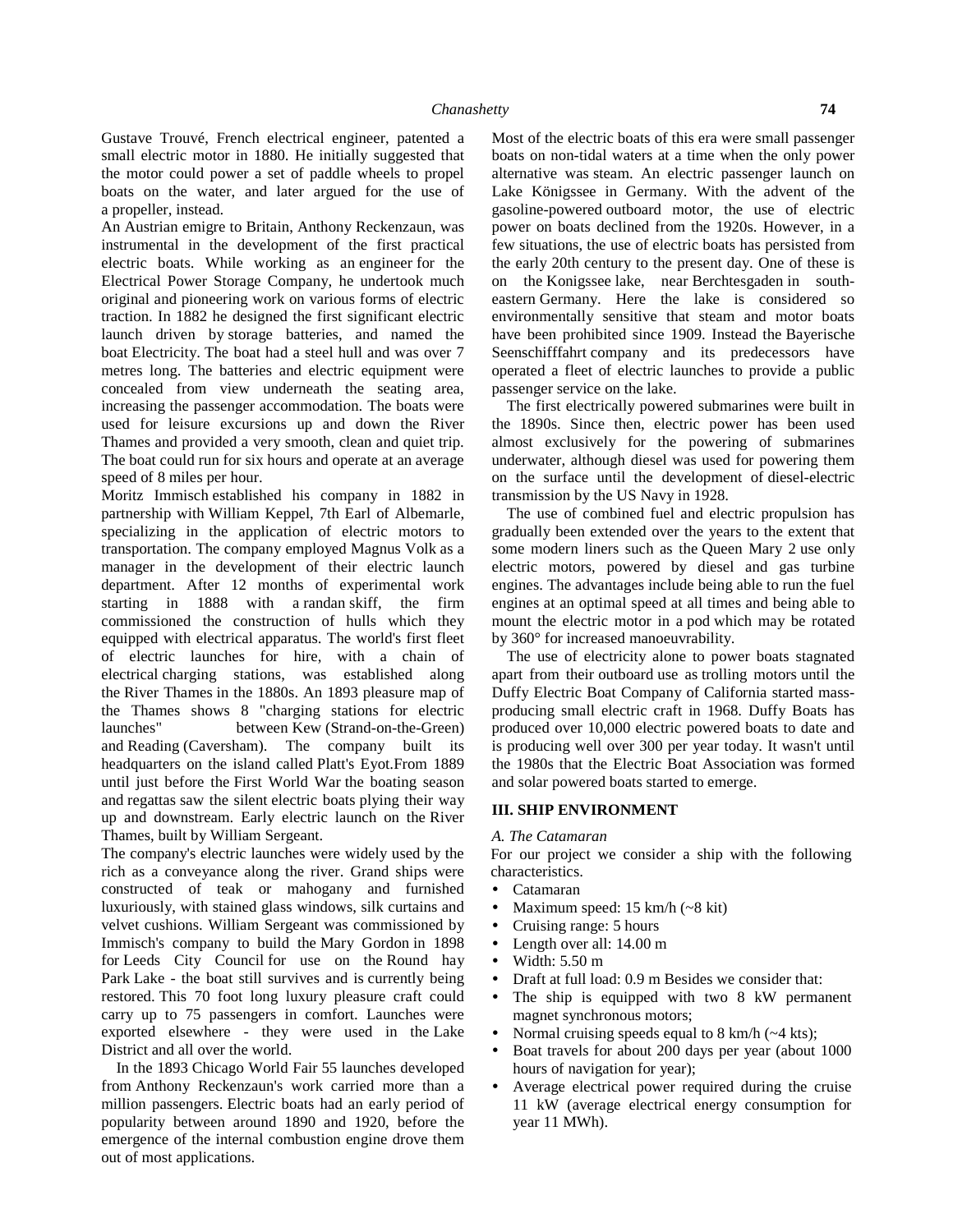Not all ships are suitable targets for the integration with photovoltaic generating system. A solar-electric ship must have sufficient deck space. For the project we have chosen a catamaran. In our boat a flat top structure is proposed (see Fig. 1) in order to maximize the area available for putting up a photovoltaic array.



**Fig. 1.** Catamaran boat and available area for photo voltaic array.

## *B. Batteries*

For our ship, we assume that the average electrical power Necessary during the cruise is 11 kW and the maximum peak power is 22 kW.

To get a system that can ensure a reliable transport, we must assume that the energy, used during the cruise (5 h), must be entirely taken from the batteries; for designing in safety, we have to hypothesize that the photovoltaic-

System doesn't supply energy. Therefore, the daily energy consumption that the batteries have to provide is equal to the average power (11 kW) for half cruise time (2.5 hours), while in the other half, we consider an emergency situation during which, is required the maximum power (22 kW) to ensure the fastest return journey to the harbor. With all these hypotheses, the total storage battery capacity has to be >82 kWh. **Fig. 2** shows the electrical load during a typical day without return in emergency.<br> $25 -$ 



**Fig. 2.** Daily load.

Furthermore, we have to hypothesize the necessity to charge the batteries during the docking time. To fulfil this task, an access to the industrial grid connection (400 V), on the pier, is necessary. Rectifying the grid tension is possible to ensure an effective DC voltage of 550 V. For our project, we have chosen the batteries Valence U27- 36XP model.

| <b>Specifications of Battery model U27-36XP</b> |                                   |
|-------------------------------------------------|-----------------------------------|
| Voltage $(V_0)$                                 | 38.4 V                            |
| Normal Capacity                                 | 45 Ah                             |
| Weight                                          | $19.6 \text{ kg}$                 |
| Dimension                                       | $306 \times 172 \times 225$<br>mm |
| Standard discharge (Vcoff, 30 V, 90 A<br>Id)    |                                   |
| Standard charge $(V_{ch}, I_{ch})$              | 43.8 V, 45 A                      |
| DC internal resistance                          | $25 \text{ m}$                    |

If, we consider a system structure of four battery banks  $(BM_1, BM_2, BM_3$  and  $BM_4$ ), as mentioned earlier, the BM<sub>x</sub> bank must be compatible with the charging voltage of 550V, so we need a series of *N* batteries:

 $N_{\text{Batt}} = 550/V_{\text{ch}} \sim 13$ 

 $DC_{Bus} = V_o$ .  $N_{Batt} = 499$ 

The maximum necessary current for a return in

emergency of the boat is:  $22 \text{ kW/DC}_{\text{Bus}} \sim 44 \text{ A}.$ In conclusion we have considered a system made by 52

batteries (four battery banks), with these features:

-Total weight:  $52 \times 19.6$  kg  $1020$  kg -Volume:  $0.306 \times 0.172 \times 0.225 \times 52$  0.6 m<sup>3</sup> -Maximum electrical energy storage 90 MWh.

The weight of the electric drive system is lower and more efficient to distribute in the hull than a classical system, therefore the drive unit is small and the batteries can be distributed somewhat flexibly and it is possible to divide them between the catamaran hulls. Comparing the whole weight of electric system with diesel systems,

Including all batteries, PV array, generators, fuel and the electric system comes out either heavier, lighter,

Depending on the assumptions of fuel, or the same. Not surprisingly, since the technology is not being

Manufactured in high volume, the first cost of the electric system, including installation is higher than the equivalent diesel one, for about 30%, but it must be considered that prices are very likely to come down with time. Another advantage of the electric system is to have "instant power". There is no need to wait for the engine to warm up; there is no gearbox to engage, it's sufficient to turn on and go.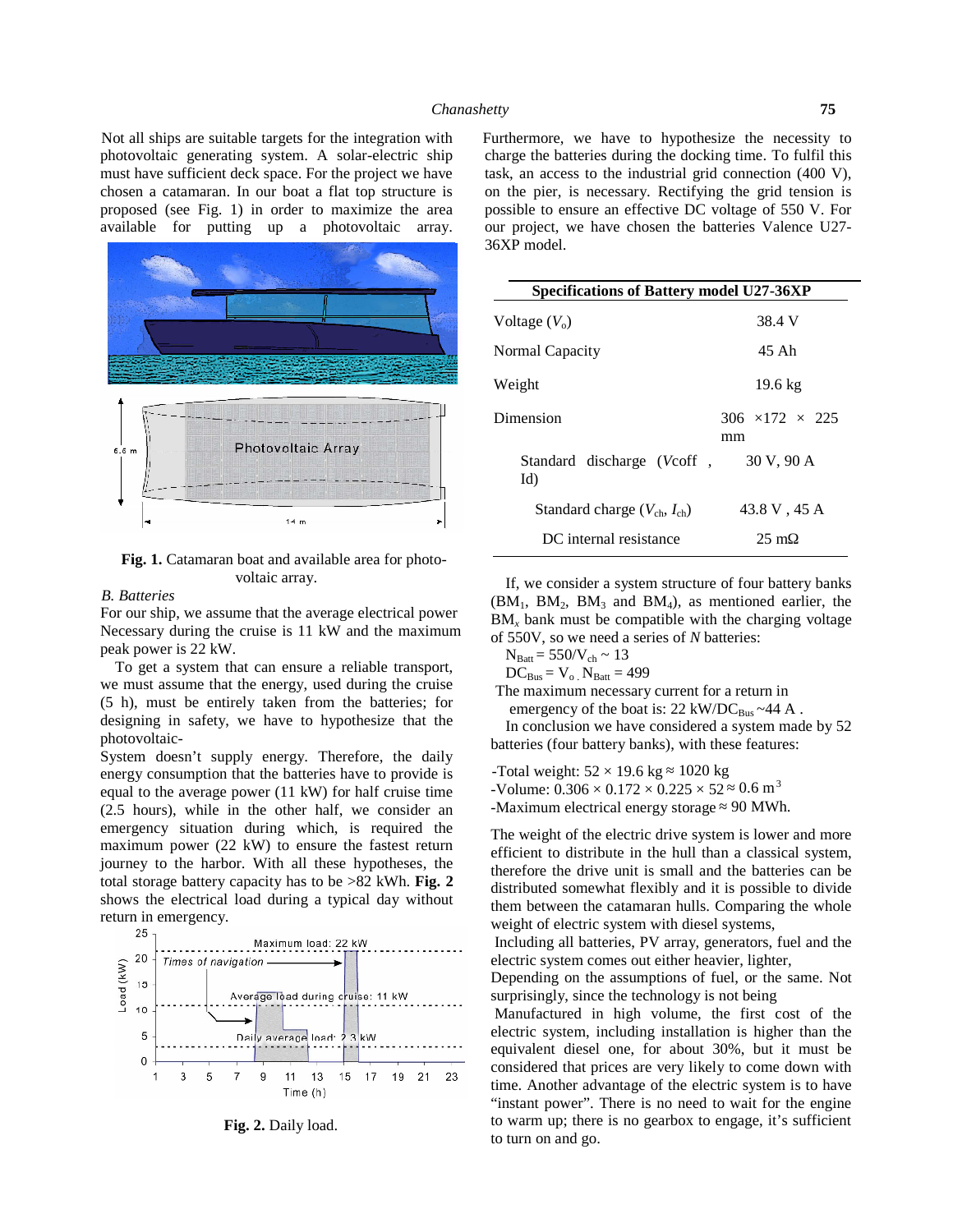Instant reverse is available too; one can go from full power forward to full reverse in an instant for a very abrupt emergency stop.

#### *C. Photovoltaic Generating System*

In our boat the area available for Laing a photovoltaic array is about 55 m<sup>2</sup>. On this area, it is possible to install 42 Sanyo's HIT Power 225 A solar module; every single panel has a dimensions of 1.580 mm  $\times$  798 mm  $\times$  46 mm, Maximum Power Voltage (*Vmp*) 43.4 V, Maximum Power Current (*Imp*) 5.21 A, which leads to a Maximum Output Power (*WP*max) 225 W in Standard Test Conditions.

We configure the connection of the panels in this way: 6 strings of 7 panels in series, providing an output maximum power voltage of 304 V, and maximum power current of 31.26 A.

The yearly average electrical energy from photovoltaic array is given by the following equation

 $P_{\text{DC}} = Q_{\text{m}}$  W  $_{\text{N}}$  K  $_{\text{L}}$  K  $_{\text{N}}$  K  $_{\text{A}}$  K  $_{\text{A}}$  (1)

 $P_{\text{DC}}$  is the photovoltaic energy [kWh/year].

 *WN*is the photovoltaic array energy output at standard radiation; in our case:

> 0.225kWpmax\*42panels=9.450 kW*Pmax*.

- $Q_m$  is the yearly average flux of solar radiation; in this work we consider a global horizontal irradiation of  $1500 \text{ kWh/m}^2/\text{year}$ .
- $K_1$  is a coefficient for compensating temperature effect. Operating temperature increases when module where placed in the sun. When operating temperature<br>increases, power output decreases (due to the proper-<br>ties of the conversion material—this is true for all soincreases, power output decreases (due to the properties of the conversion material—this is true for all solar modules). For our photovoltaic panel  $K_1 \sim 0.9$  is a good approximation.
- good approximation.<br> *K*<sub>2</sub> is the coefficient that take account of the stain and<br>
wear, factor that worsen with the passage of time. A<br>
typical value of *K*<sub>2</sub> can be estimated with 0.96.<br> *K*<sub>3</sub> is the coefficient that wear, factor that worsen with the passage of time. A<br>typical value of  $K_0$  can be estimated with 0.96 typical value of  $K_2$  can be estimated with 0.96.
- $K_3$  is the coefficient that take account of DC circuit losses. Typical solar electric systems require more than one module to be connected to another one. The wires used to connect the modules create a slight re sistance in the electrical flow, that decrease the total power output of the system, similar to low pressure water flowing through a long water hose. In addition, slight differences in power output from module-to module reduce the maximum power output available from each module. A typical value of the losses is 0.95.
- $K_4$  is the coefficient that take account of the losses of the DC-DC converter, in order to be converted for the DC power from the solar modules to the usable one (battery charge, motors, etc.). The conversion DC- DC decreases approximately of 0.95.

With these considerations, the energy from our 42 Sanyo's HIT Power 225 A solar module will be about 11 MWh; the photovoltaic array is able to furnish all the energy necessary to the navigation. In other words, the boat is driven by two electric motors powered "exclusively" with rechargeable batteries. The energy stored in the batteries derives through renewable energy sources. The photovoltaic array is sized to provide, on average in a year, all the energy required by the boat.

The boat is grid connected to a harbor; it can put in grid the energy produced in excess and to furnish, when necessary, the energy for the recharge of the batteries.

# **IV. POWER MANAGEMENT SYSTEM (PMS)**

The PMS is used for the right managing of the energy aboard. Our idea is to provide the master with the real autonomy of navigation and the real power from the Battery. In our system, a storage device (battery bank) is used for balancing the mismatch between the available energy by the photovoltaic array and power required by motors and ship instruments. Both the powers that flow in and out of the storage device have to be designed accurately and controlled for a global energy management strategy. In particular, since the lithium-ion batteries decrease the storage capacity with aging, is not possible for the captain to know the instant energy available for the navigation, by measuring the output voltage of the battery.

Fig. 3 shows the battery capacity changes with the charge/discharge cycles.



**Fig. 3.** Valence U27-36XP capacity retention.

For a safety and reliable navigation, it is necessary to know the real autonomy of navigation, which means to know the real energy storage within the battery banks.

It is often important in fact to provide accurate information regarding the remaining capacity of the battery. Some batteries provide a "fuel gauge" that gives an indication of the charge level of the battery [11]. Fig. 3 shows the setup of solar-electric boat.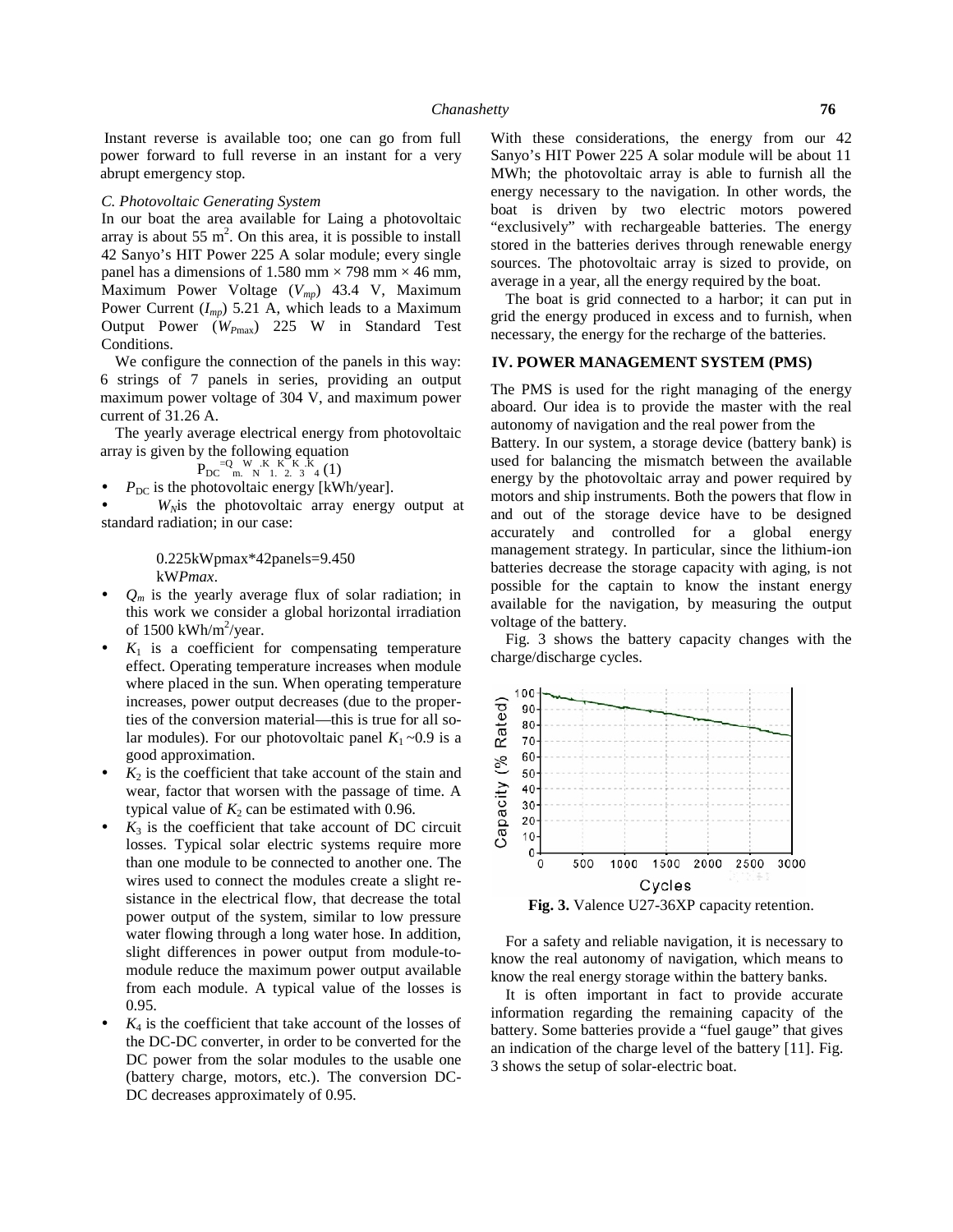The proposed system is composed by a photovoltaic array, four battery banks, a boost converter, a reversible inverter, three inverters, a charge control, a discharge control, and a computer to manage the energy flows (energy management controller).

In our system, the maximum necessary current is about 44 A. This current can be supplied by a single battery bank for one hour. Our chosen battery can be fully dis charged without damage [12]. To know the real stored energy, we fully discharge a package of batteries. Sub sequently, the energy for the load it is provided by an other package of batteries. In this way, while a battery bank supplies the necessary power, the discharged batteries are under charge by the photovoltaic array or by the grid. Measuring the energy flow toward the batteries and from the batteries, cycle for cycle, it is possible to determine the real stored energy.



**Fig. 4.** Topology of solar-electric boat.

## *A. Photovoltaic MPPT Control*

MPPT control technology is widely used in the Application of solar power generation [13]. As shown in Fig. 5, the output voltage of photovoltaic array can be deter- mined in such way that the corresponding power is the maximum out-power. If the working point is on the left of the maximum power point: d*P/ V*d <0; and if the working point is on the right of the maximum power point:  $dP/Vd < 0$ .

According the characteristics of Fig. 3, the control process of the perturb and observe method is that: First, set up a photovoltaic array operation voltage, then generate some periodic disturbance to the photovoltaic cell by adjusting the duty cycle of the boost converter, then compare the photovoltaic output power with the previous one, if the output power increases, that means it works on the left of maximum power point, and we should continue to maintain the disturbance direction to increase the



**Fig. 5.** Output characteristic curve of photovoltaic array strings.

output voltage; otherwise, if the output power decreases, that means it works on the right of the maximum power point, the disturbance direction will be away from the maximum power point, thus it should change the disturbance direction to decrease the output voltage of photo- voltaic array. When the cycle is complete the system is adjust, so finally, the maximum power point will be found [14].

## *B. Charge and Discharge Controllers*

Charge controller, through the information received by the management control, sends the energy that comes from the photovoltaic array, to the fully discharged battery bank. During the charge process, charge controller measures the flow of incoming energy in the battery bank. When the battery bank is completely charged, the energy flow is sent to another fully discharged battery bank. In the eventuality that there are no fully discharged battery banks the energy flow is sent to the loads through the discharge controller; in alternative, the energy flow is sent to the grid if it is connected. The discharge control carries to discharge fully a single battery bank at a time.